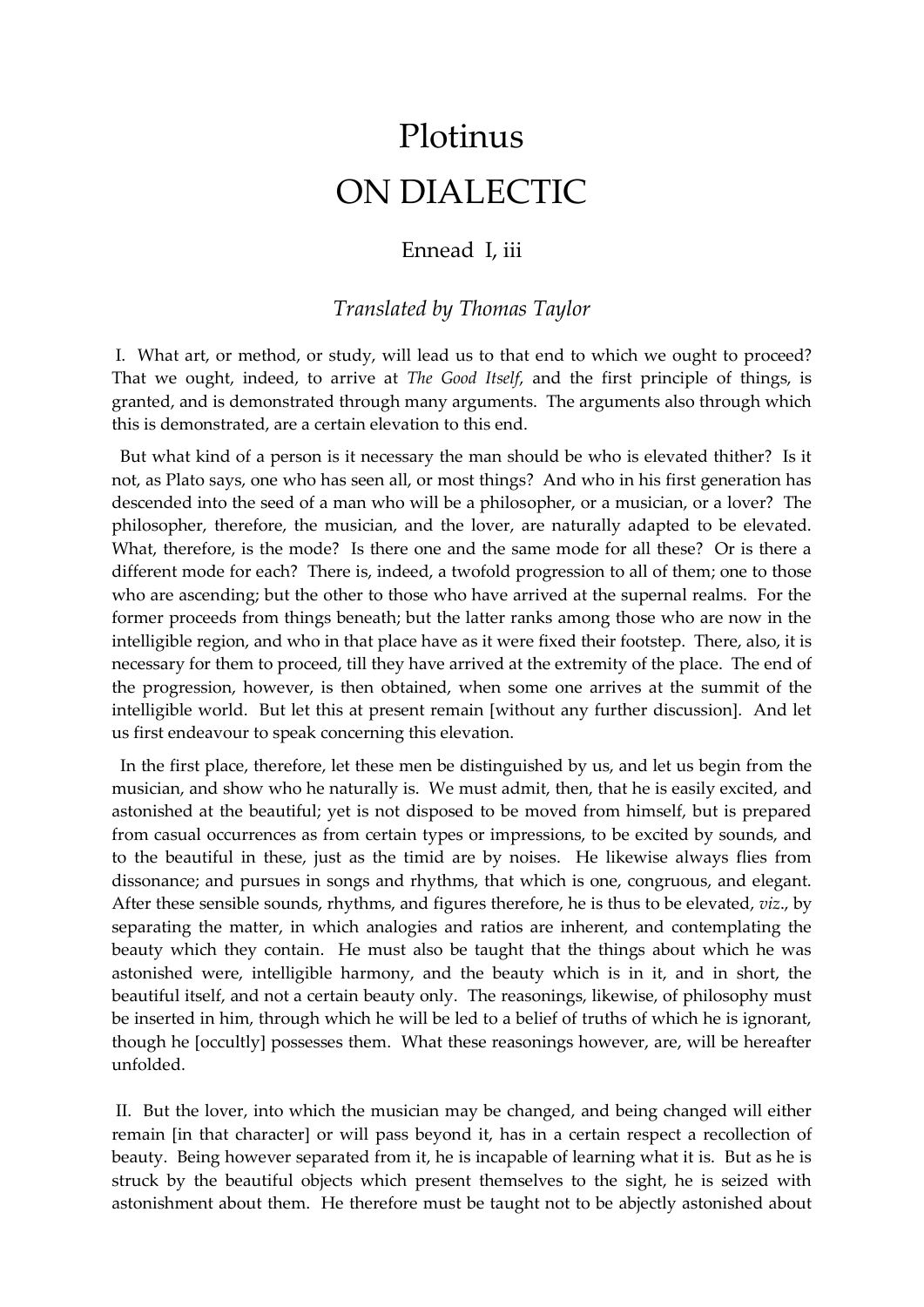one beautiful body, but he must be led by the exercise of the reasoning power to all beautiful bodies, and he who does this must exhibit to him that which is one and the same in all of them, and inform him that it is different from and is derived elsewhere, than from bodies, and is rather inherent in other things, such as beautiful pursuits, and beautiful laws. For the lover will now become accustomed to incorporeal natures. He likewise must be led to the beauty which is in the arts, in sciences, and the virtues, and afterwards to that which is one and the same in all these; and he must be taught after what manner beauty is inherent in each of them. But after the virtues, he must now ascend to intellect, and being itself, and there commence the progression on high.

III. The philosopher, however, is naturally prompt, and as it were, winged, and does not require a separation [from sensible objects] like the other characters; since he is excited to the supernal region, but is dubious, and therefore is only in want of one that may point out the way. The path, therefore, must be shown to him, and he must be liberated, since he is naturally willing, and was formerly freed [from the fetters of a corporeal nature]. Hence, he must be instructed in the mathematical disciplines, in order that he may be accustomed to the perception of and belief in an incorporeal essence. For he will easily admit its subsistence, as he is desirous of learning. As he is naturally, therefore, endued with virtue, he must be led to the perfection of the virtues; and after the mathematics, he must be taught dialectic reasonings, and in short, must be rendered skilful in dialectic.

IV. What, then, is the dialectic which ought to be delivered in addition to the former particulars? It is, indeed, a habit enabling its possessor to reason about every thing, to know what each thing is, and in what it differs from other things, what the common something is which it participates, where each of these subsists, if a thing is, what it is, what the number is of beings, and again of non-beings [which are not nothing] but different from beings. This, also, discusses *The Good*, and that which is not good; such things as are under *The Good*, and such as are under the contrary to it; and what that is which is eternal, and that which is not a thing of this kind.

 All these likewise it discusses scientifically, and not from opinion. Resting, also, from the wandering about a sensible nature, it establishes itself in the intelligible world, and there has its employment, dismissing falsehood, and nourishing the soul in what is called the plain of truth, employing for this purpose the division of Plato, and also for the separation of forms. It likewise employs this division for the purpose of defining what a thing is, and in order to obtain a knowledge of the first genera of things, intellectually connecting that which results from these, till it has proceeded through the whole of an intelligible nature; and again, by an analytic process it arrives at that to which it had proceeded from the first. Then, however, it becomes quiescent, because so far as it arrives thither it is at rest, and being no longer busily employed, but becoming one, it surveys what is called logic, which is occupied about propositions and syllogisms, - just as if giving to another art, the knowledge of writing; some of which it considers as necessary, and prior to art. But it forms a judgment of these, as well as of other things, and thinks that some of them are useful, but others superfluous, and pertaining to the method by which these are discussed.

V. Whence, however, does this science derive its principles? May we not say that intellect imparts clear principles to the soul that is able to receive them? Afterwards, the soul compounds the things consequent to these principles, and connects and divides them, till it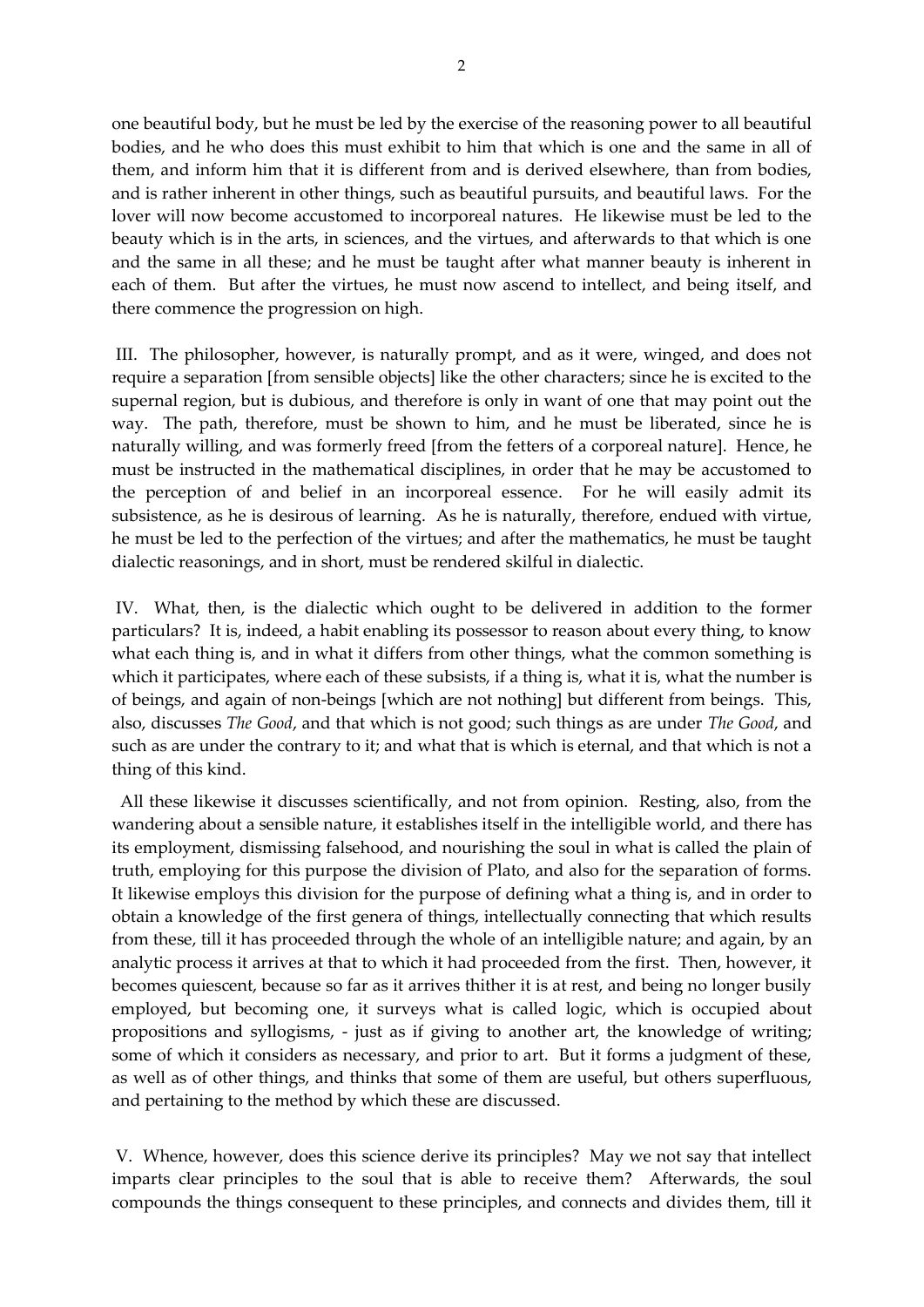arrives at a perfect intellect. For, as Plato says, this science is the purest part of intellect and [intellectual] prudence. It is necessary, therefore, since it is the most honourable habit of those things that are in us, that it should be conversant with being, and the most honourable nature; and that prudence, indeed, should be conversant with being, but intellect with that which is beyond being.

 What, then, is philosophy? That which is most honourable. Is philosophy, therefore, the same as dialectic? Or is not dialectic the most honourable part of philosophy? For it must not be fancied that it is the instrument of the philosopher; since it does not consist of mere theorems and rules, but is conversant with things, and has beings as it were for its subject matter. Nevertheless, it proceeds in a path to beings, possessing things themselves together with theorems. It knows, however, that which is false and sophistical accidentally, something else being the cause of these; and it forms a judgment of them as of that which is foreign, knowing the false by the truths it contains in itself, when it is adduced by any one, because it is contrary to the rule of truth. Propositions, therefore, are not the object of its knowledge; for these are letters. But, knowing truth, it knows that which is called a proposition. And universally, it knows the motions of the soul, what the soul admits, and what it rejects, and whether it rejects that which it admits, or something else. Likewise, whether different or the same things are adduced; applying itself to them in a way resembling sense.<sup>1</sup> But it assigns to another power an accurate discussion of these particulars.

VI. This, therefore, is an honourable part; since philosophy has also other parts. For it speculates about nature, receiving assistance from dialectic, in the same manner as the other arts use arithmetic. Philosophy, however, proximately derives assistance from dialectic. And, in a similar manner, it speculates about manners, surveying them through dialectic, but adding habits, and the exercises from which habits proceed. The rational virtues also have habits, and what are now as peculiarities, which they derive from thence. And the other virtues, indeed, have their reasonings in peculiar passions and actions; but prudence is a certain ratiocination, and is conversant with that which is more universal. For it considers whether it is proper now to abstain or hereafter, or in short, whether another thing is better.

 Dialectic, however, and wisdom, introduce all things to the use of prudence, universally and immaterially. But whether is it possible to know inferior concerns without dialectic and wisdom? Or may they be known in a different and defective way? It is possible, however, for a man to be thus wise and skilled in dialectic without a knowledge of these. Or this will not be the case, but they will coalesce, either previously, or together. And perhaps some one may have certain physical virtues, from which, when wisdom is possessed, the perfect virtues will be obtained. Wisdom, therefore, is posterior to the physical virtues, but afterwards it perfects the manners; or rather, the physical virtues existing, both are coincreased, and mutually perfected. Or, one of them being previously assumed, the one will perfect the other. For, in short, physical virtue has an imperfect eye, and imperfect manners; and the principles of both are, for the most part, derived from those things which we possess.

-

<sup>1</sup> *i.e.* By intuition, so as to come into immediate contact with the objects of its knowledge. It does this, however, so far as its energy is purely intellectual.